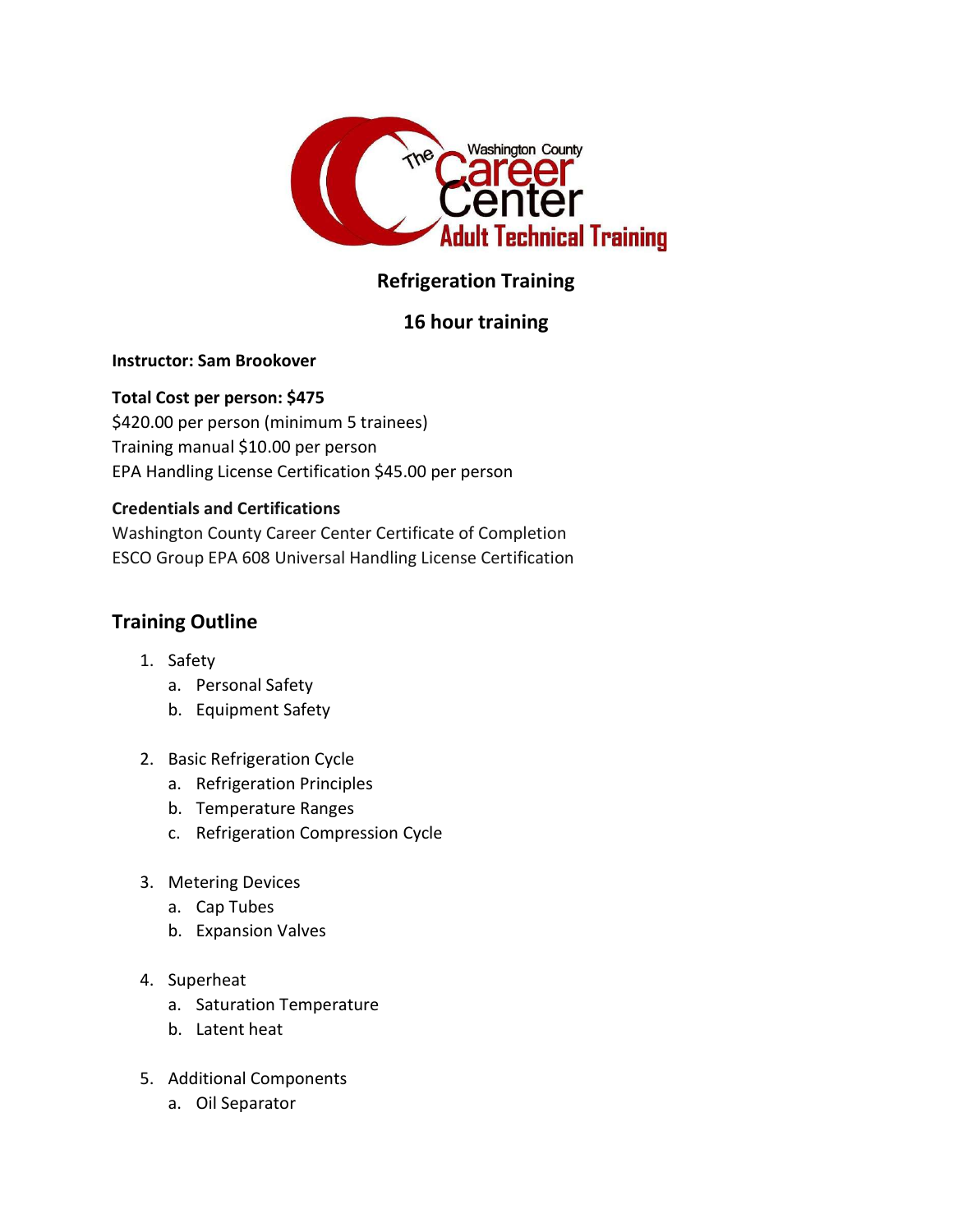- b. Accumulator
- c. Expansion tank
- d. Driers
- e. Heat Exchanger
- 6. Line Installation
	- a. Insulation
	- b. Cabinet seals
	- c. Proper support
- 7. Brazing and Nitrogen
	- a. Nitrogen Purge
	- b. Cleanliness
- 8. Leak Detection
	- a. Helium Usage
- 9. Vacuum Pumps
	- a. How it Works
	- b. Evacuation Levels
	- c. Boiling Points of Water
- 10. Basic Electricity
	- a. Ohm's Law
	- b. Voltmeter
	- c. Amp Meter
	- d. Ohm Meter
	- e. Megohms
	- f. Circuitry
	- g. Checking a Compressor
- 11. Troubleshooting
	- a. Two Sided Approach
	- b. Mechanical Breakdown
	- c. Compressor Troubleshooting
	- d. Electrical Breakdown
- 12. EPA 608 Certification
	- a. ESCO Group Universal Handling License Certification